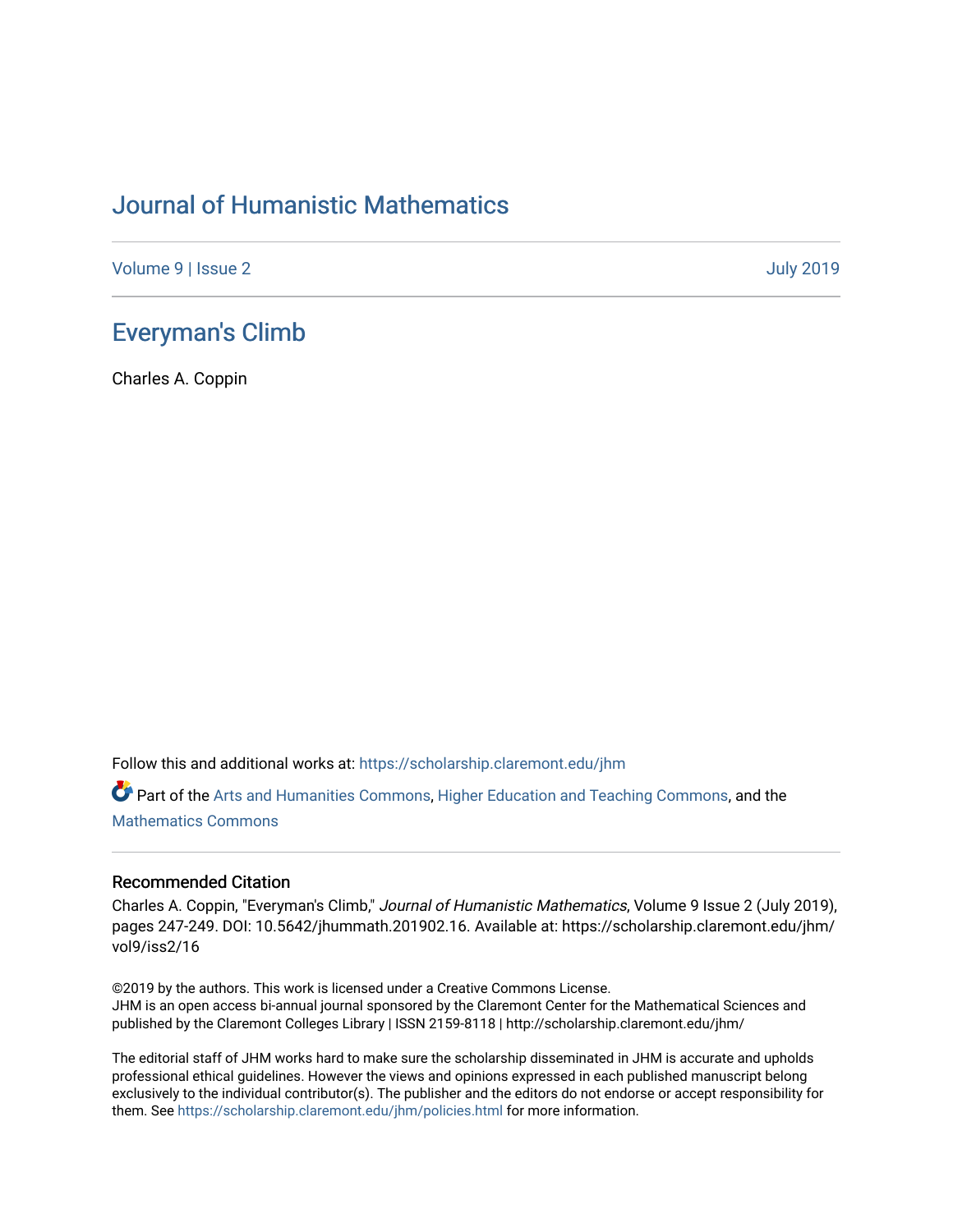# Everyman's Climb

Charles A. Coppin

Belton, Texas, USA charles.coppin3@icloud.com

### Synopsis

Hal and Verity represent two different philosophies of learning, one used by most of us. In today's world, authentic teaching is indeed a heroic act, but may not be the most popular. This piece draws distinctions between these choices, each time we teach a course, each day we walk into the classroom, and even when working with an individual student; these choices are ever present.

Hal and Verity are two professional mountain guides. Hal will be training Promise to climb a mountain. Verity will be teaching Everyman to be a mountain climber.

 $\sim$  0 0 0

Hal has much experience with mountain climbing. He knows the mistakes that inexperienced mountain climbers make, especially, how they can jeopardize other climbers in their party. He is an accredited Mountain Guide and has a good reputation among his peers. He has the training of mountain climbers down to a fine science, but does not believe in giving Promise or any other client the independence to choose their own way up the mountain, for after all, he should know better than a novice. Thus, he selects a mountain that is not hard to climb, and, in fact, it is a mountain he has used over and over with all his clients. He does not want to run the risk of serious injury, physical or emotional.

Hal drills Promise with almost every technique he knows. He presents Promise with mock-up situations, close, Hal feels, to actual situations on the mountain. Hal does not miss a detail; he believes he should allow no leeway for the sake of safety. As they approach various parts of the mountain, Hal reviews what he has told Promise before, and in fact, helps Promise in locating handholds,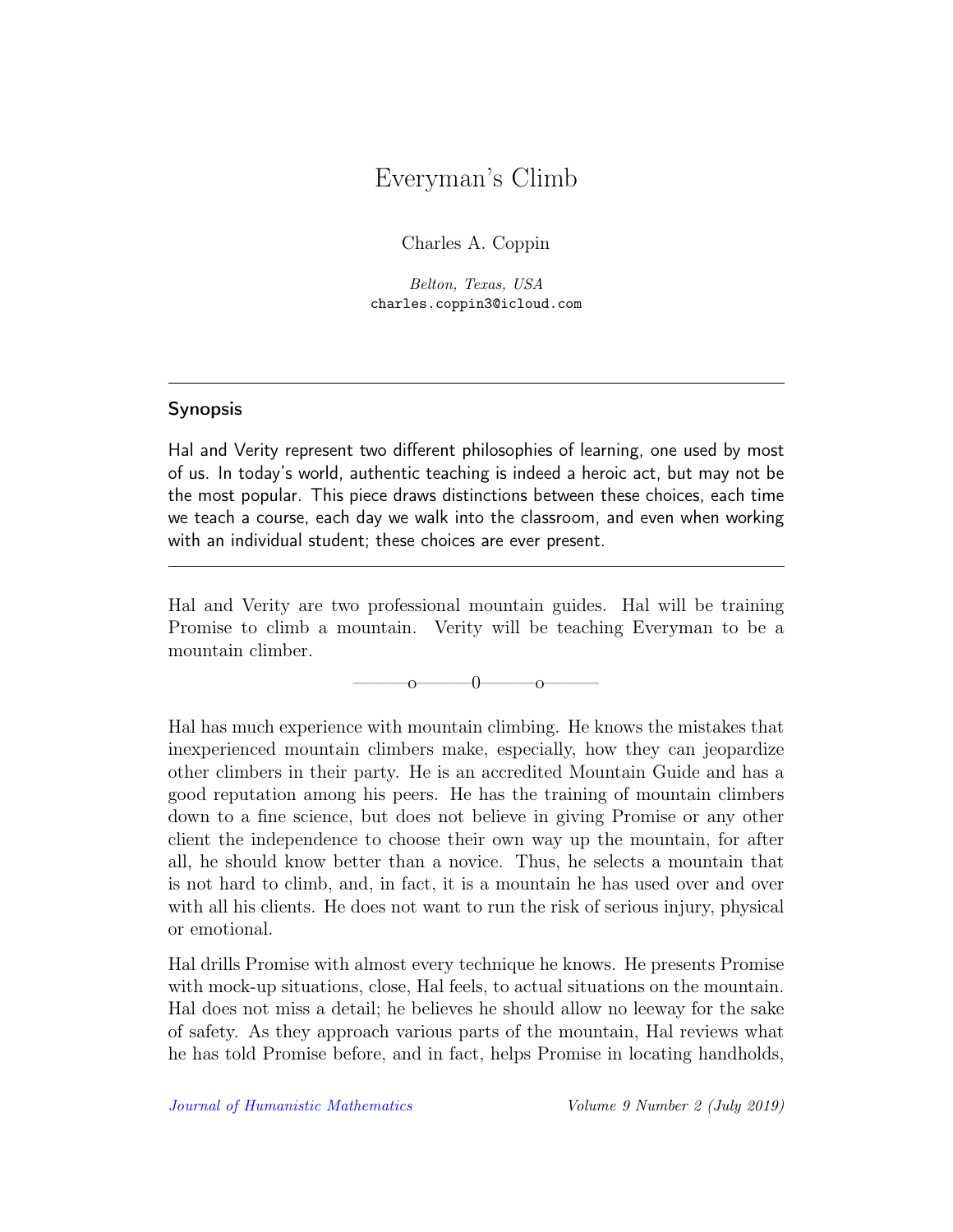tying knots, belaying, repelling, and so on. He almost carries Promise at times. And, he apprises Promise of the difficulty involved in each situation before attempting it. Promise is assured of success and is not disappointed.

At their destination, Promise states that the climb was enjoyable. Everyone must climb a mountain at least once and do it with Hal because Hal makes learning mountain climbing seem easy.

 $\overline{\phantom{a_{0}}\phantom{a_{0}}\phantom{a_{0}}\phantom{a_{0}}\phantom{a_{0}}\phantom{a_{0}}}}_{0}$ 

Verity has great dedication and conviction with insight into people. She loves people, and thoroughly enjoys everything connected with mountain climbing. Although a contrarian, she has an excellent track record teaching mountain climbers, many becoming experts in their own right.

Everyman comes to Verity by way of a recommendation from a friend, a former client of hers. Because Verity loves mountains, she has carefully chosen a particularly beautiful one with a range of degrees of difficulty. Verity tells Everyman only the minimal essentials to get started and to be safe. She has selected a spot on the mountain that is challenging in places; however, she believes Everyman should be able to find his own way to the summit with minimal guidance. She knows that at each stage of the climb Everyman will grow in strength and knowledge.

Verity is ready to adapt her training to Everyman's strengths, weaknesses, and the situation. Her philosophy is to guide Everyman as little as possible and Everyman still make the summit in an appropriate amount of time.

Everyman fails many times, becomes frustrated, discouraged, and momentarily considers stopping. He has fallen a number of times. He has gotten a little bloody on some of the more challenging parts of the mountain. Verity guards against Everyman seriously injuring himself or others. She knows a few scrapes and scuffs is good. It shows he has perseverance. However, he does learn to handle the low moments. The more challenging the circumstances the harder he tries. He knows that every failure contains a particle of success. Eventually, there are even times when Everyman succeeds and does not need Verity's help at all. Because of this, Everyman gains in strength, ability, and confidence. And, many times, Everyman has been beside himself with excitement, long before reaching the summit. Something inside Everyman tells him that he is really accomplishing something. He is being allowed to excel on his own, to see what he actually can do on his own. Even if he were to never reach the destination, the summit, Everyman knows that he will climb again and again.